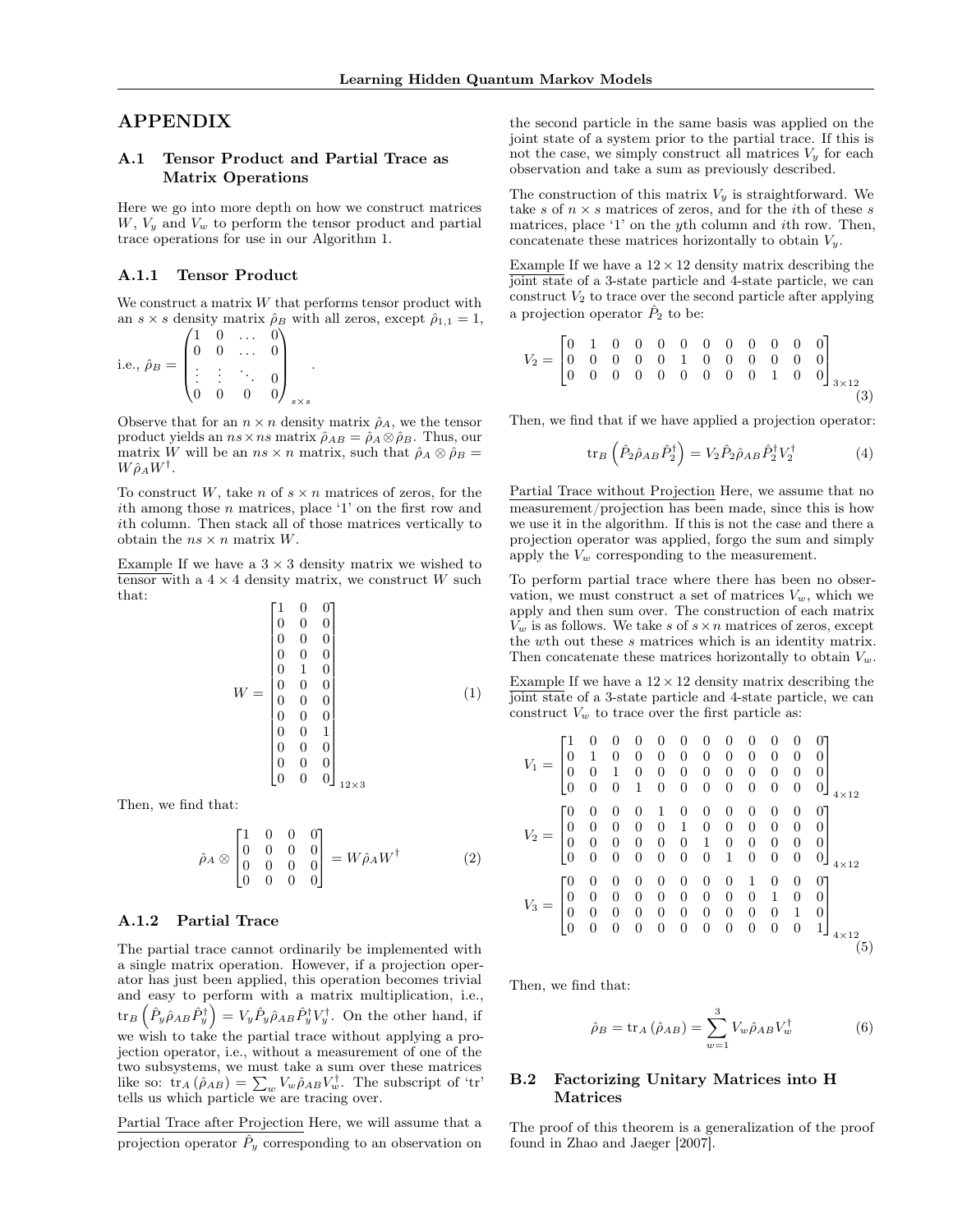**Lemma 1.** For any vector  $\vec{x} \in \mathbb{C}^n$  where  $n \geq 2$ , there exists a matrix A that is a product of *H* matrices, such that  $\mathbf{A}\vec{x} = ||\vec{x}||\vec{e_1}$  where  $\vec{e_1} = \begin{bmatrix} 1 & 0 & \dots & 0 \end{bmatrix}^T_{1 \times n}$  (unit vector in  $\mathbb{R}^n$ ).

*Proof.* Consider an arbitrary vector  $\vec{x} \in \mathbb{C}^n$ , written as  $\vec{x} = \begin{bmatrix} x_1 & x_2 & \dots & x_n \end{bmatrix}^T$  $\sqrt{\|x_1\|^2 + \|x_2\|^2}$  and parameterize the entries  $x_1$  and  $x_2$  in  $\vec{x}$  with  $\alpha_2$  and  $\beta_2$  so as to write:

$$
x_1 = y_2 e^{i\beta_2} \cos(\alpha_2)
$$
  
\n
$$
x_2 = y_2 e^{i\beta_2} \sin(\alpha_2)
$$
\n(7)

Now consider the action of  $\mathbf{H}_1(1, 2, \alpha_2, -2\beta_2, 0, 0)$  on  $\vec{x}$ :

$$
\mathbf{H}_{1}\vec{x} = \begin{bmatrix} e^{-i\beta_{2}}\cos\alpha_{2} & e^{-i\beta_{2}}\sin\alpha_{2} & 0 & \cdots & 0\\ -e^{-i\beta_{2}}\sin\alpha_{2} & e^{-i\beta_{2}}\cos\alpha_{2} & \cdots & \cdots & 0\\ 0 & 0 & 1 & \cdots & 0\\ \vdots & \vdots & \ddots & \vdots & \ddots & \vdots\\ 0 & 0 & 0 & \cdots & 1 \end{bmatrix} \begin{bmatrix} y_{2}e^{i\beta_{2}}\cos(\alpha_{2})\\ y_{2}e^{i\beta_{2}}\sin(\alpha_{2})\\ \vdots\\ x_{n} \end{bmatrix}
$$

$$
= \begin{bmatrix} y_{2} \\ 0 \\ \vdots \\ 0 \\ x_{n} \end{bmatrix}
$$
 (8)

Next, we can define  $y_3 = \sqrt{||y_2||^2 + ||x_3||^2}$  and parameterize  $y_2$  and  $x_3$  using  $\alpha_3$  and  $\beta_3$ , just like we previously. We can then apply  $\mathbf{H}_2(1, 3, \alpha_3, -2\beta_3, 0, 0)$ , and we find that:

$$
\mathbf{H}_2 \mathbf{H}_1 \vec{x} = \begin{bmatrix} y_3 \\ 0 \\ 0 \\ x_4 \\ \vdots \\ x_n \end{bmatrix}
$$
 (9)

Following this pattern, we can construct a sequence of H matrices such that  $[0]^T$ .  $\mathbf{H}_{n-1} \dots \mathbf{H}_2 \mathbf{H}_1 \vec{x} =$ <br>Observe that  $y_n =$ *y<sup>n</sup>* 0 0 *...* 0 Observe that  $y_n$  $2 =$  $\sqrt{\|y_{n-2}\|^2 + \|x_{n-1}\|^2 + \|x_n\|}$ 2  $=$  $\sqrt{\|x_1\|^2 + \dots \|x_n\|^2}$  =  $\|\vec{x}\|$ . Thus, with  $A = H_{n-1} \dots H_2 H_1$ , we have shown that there exists a matrix A that is a product of *H* matrices, such that  $\mathbf{A}\vec{x} = ||\vec{x}||\vec{e}_1$ . П

**Lemma 2.** Any  $2x2$  unitary matrix **A** can be written as  $H(1, 2, \theta, \phi, \psi, \delta).$ 

*Proof.* A generalized 2x2 unitary matrix is written as:

$$
\begin{bmatrix} e^{i\phi/2}e^{i\psi}\cos\theta & e^{i\phi/2}e^{i\delta}\sin\theta\\ -e^{i\phi/2}e^{-i\delta}\sin\theta & e^{i\phi/2}e^{-i\psi}\cos\theta \end{bmatrix}
$$
 (10)

 $\Box$ 

which is exactly  $H(1, 2, \theta, \phi, \psi, \delta)$ .

**Theorem 3.** A matrix  $\hat{\mathbf{U}}$  is unitary if and only if it can be written as a product of  $\mathbf{H}(i,j,\theta,\phi,\psi,\delta)$  matrices with the following form, where  $i, j$  denote the rows and columns with special entries:



*Proof.* We will prove both the forward and reverse directions:

1. *A matrix*  $\hat{\mathbf{U}}$  *is unitary if it can be written as a product of* H *matrices.*

Observe that matrix **H** is unitary, since  $H^{\dagger}H = I$ . A product of unitary matrices is itself unitary, hence a matrix  $\hat{\mathbf{U}}$  that is a product of these **H** matrices is unitary.

2. If a matrix **U** is unitary, it can be written as a product *of* H *matrices.*

We will give a proof by induction. We want to show that any  $n \times n$   $\hat{U}$  unitary matrix can be written as product of H matrices.

**Base Case** When  $n = 2$ , i.e., for a  $2 \times 2$  unitary matrix, we know that it can be written as product of H matrices from Lemma 2.

Inductive Hypothesis Assume that the claim holds for  $n = k$ , i.e., any  $k \times k$  unitary matrix can be written as a product of **H** matrices.

With  $n = k + 1$ , consider an arbitrary  $(k + 1) \times (k + 1)$  $i$  unitary matrix  $\hat{\mathbf{U}} = \begin{bmatrix} \vec{u}_1 & \vec{u}_2 & \dots & \vec{u}_{k+1} \end{bmatrix}$  where  $\vec{u}_i$ is the *i*th column. Since  $\hat{\mathbf{U}}$  is unitary,  $\|\vec{u}_i\| = 1$  for  $1 \leq i \leq k+1$ . Then, by Lemma 1, we have a matrix **A** that is a product of **H** matrices such that  $A u_1^* =$  $\|\vec{u}_1\| \vec{e}_1 = \vec{e}_1.$ 

Using this matrix, we find that  $\hat{\mathbf{U}}' = \mathbf{A}\hat{\mathbf{U}} = \begin{bmatrix} 1 & \vec{C} \\ \vec{\sigma} & \mathbf{V} \end{bmatrix}$  $\vec{0}$  V 1

where  $\vec{0}$  represents a  $k \times 1$  column vector,  $\vec{C}$  represents a  $1 \times k$  row vector, and **V** represents a  $k \times k$  matrix. But  $\hat{\mathbf{U}}'$  is unitary, so  $\hat{\mathbf{U}}'(\hat{\mathbf{U}}')^{\dagger} = \mathbb{I}$ , which means  $\mathbf{V}\mathbf{V}^{\dagger} = \mathbb{I}_{k \times k}$  and  $\vec{C} = \vec{0}$ .

Inductive Step From the inductive hypothesis, we know that  $V$  can be written as a product of  $H$  matrices, so let us write  $\mathbf{V} = \mathbf{H}_k, \ldots, \mathbf{H}_1$ . Next, we take each of these  $k \times k$  **H** matrices and pad them to obtain  $(k+1) \times (k+1)$  matrices  $\mathbf{H}'_i = \begin{bmatrix} 1 & 0 \\ 0 & \mathbf{H} \end{bmatrix}$ 0 H*<sup>i</sup>* . Then, we see that  $\mathbf{H}'_k, \ldots, \mathbf{H}'_1 = \begin{bmatrix} 1 & \vec{0} \\ \vec{0} & \mathbf{V} \end{bmatrix}$  $\vec{0}$  V  $\Big] = \hat{\mathbf{U}}'.$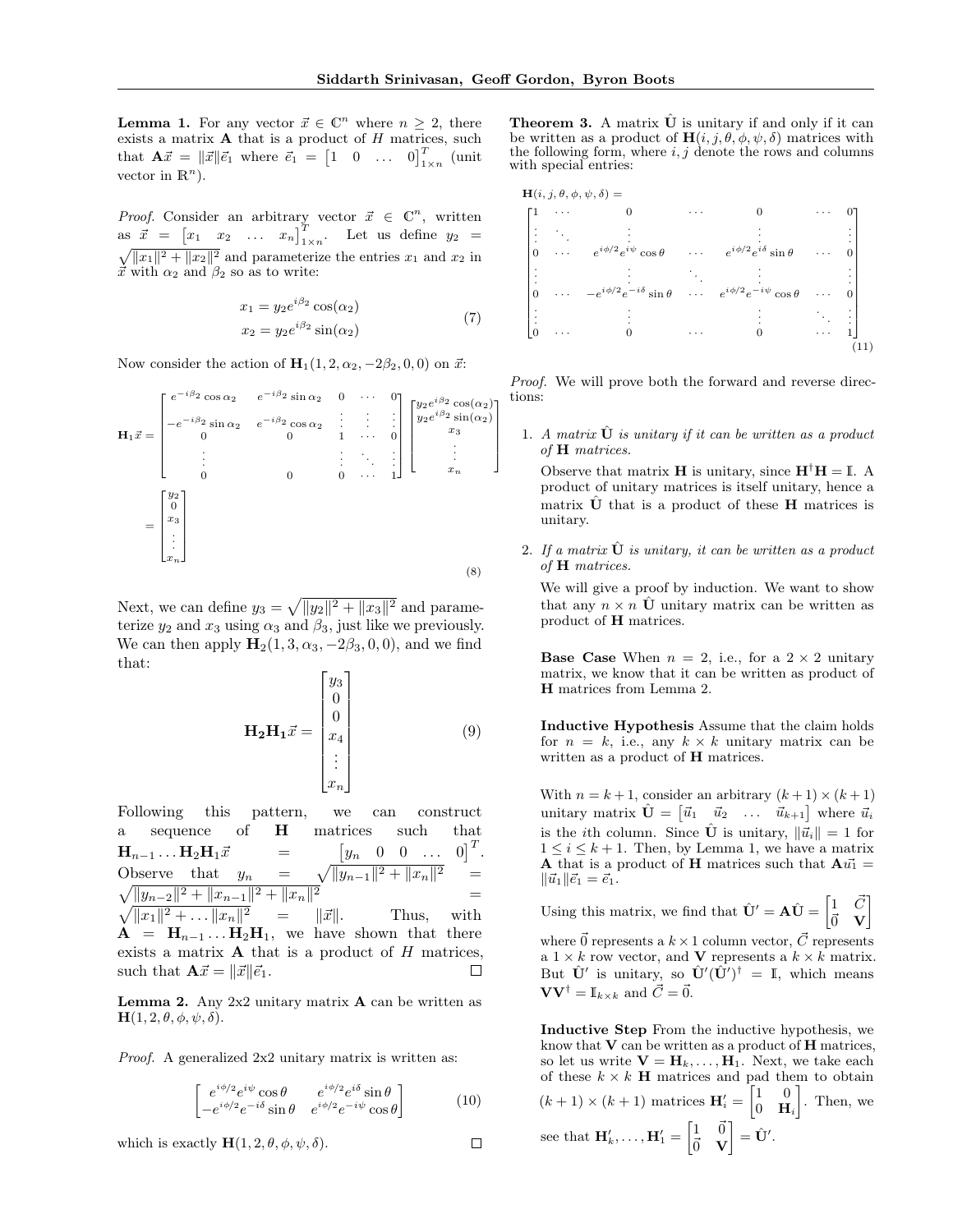Finally, we can write our arbitrary unitary matrix  $\hat{\mathbf{U}} = \mathbf{A}^{-1} \mathbf{H}'_k, \dots, \mathbf{H}'_1$ , which is indeed a product of H matrices. Hence, we have shown that any unitary matrix can be written as a product of H matrices.

 $\Box$ 

## C.3 [Monras et al.](#page-0-2) [\[2010\]](#page-0-2) 2-state HQMM

[Monras et al.](#page-0-2) [\[2010\]](#page-0-2) present a 4-state HMM with a loose lower bound requirement of 3 classical latent states that can be modeled by the following 2-state, 4-output HQMM:

$$
\hat{K}_{1,1} = \begin{pmatrix} \frac{1}{\sqrt{2}} & 0 \\ 0 & 0 \end{pmatrix} \qquad \qquad \hat{K}_{1,2} = \begin{pmatrix} 0 & 0 \\ 0 & \frac{1}{\sqrt{2}} \end{pmatrix} \qquad (12)
$$
\n
$$
\hat{K}_{1,3} = \begin{pmatrix} \frac{1}{2\sqrt{2}} & \frac{1}{2\sqrt{2}} \\ \frac{1}{2\sqrt{2}} & \frac{1}{2\sqrt{2}} \end{pmatrix} \qquad \qquad \hat{K}_{1,4} = \begin{pmatrix} \frac{1}{2\sqrt{2}} & -\frac{1}{2\sqrt{2}} \\ -\frac{1}{2\sqrt{2}} & \frac{1}{2\sqrt{2}} \end{pmatrix} \qquad (13)
$$

Observe that this model also treats state evolution as unitary since there is only 1 Kraus operator per observable. We use this model to generate 20 training sequences of length 3000, and 10 validation sequences of length 3000, with a 'burn-in' of 1000 to disregard the influence of the starting distribution. Our results in Table [4](#page-3-0) show that our algorithm is capable of learning an HQMM that can match the performance of the original model, while the HMM needs more states to model this process.

## D.4 Synthetic Data from a hand-written HMM

We have shown that we can generate data using HQMMs that classical HMMs with the same number of hidden states or parameters struggle to model. In this section, we explore how well HQMMs can model data generated by a classical HMM. In general, randomly generated HMMs generate data that's hard to predict (i.e., DA closer to 0), so we hand-author an arbitrary, well-behaved HMM with full-rank transition matrix A and full-rank emission matrix C to compare HQMM learning with EM for HMMs.

|                                   |      | $\begin{bmatrix} 0.8 & 0.01 & 0 \end{bmatrix}$ | $0.1 \ 0.3$<br>$\begin{array}{cccccc} 0.02 & 0.02 & 0.1 & 0.15 & 0.05 & 0 \end{array}$<br>$\mathbf{A} = \begin{bmatrix} 0.08 & 0.03 & 0.1 & 0.4 & 0.05 \\ 0.05 & 0.04 & 0.5 & 0.35 & 0 \\ 0.03 & 0.5 & 0.03 & 0 & 0.6 \\ 0.02 & 0.4 & 0.27 & 0 & 0 \end{bmatrix}$                | $\overline{0}$<br>0.5<br>$0.5\,$<br>$\overline{0}$<br>$\overline{0}$ | (14) |
|-----------------------------------|------|------------------------------------------------|----------------------------------------------------------------------------------------------------------------------------------------------------------------------------------------------------------------------------------------------------------------------------------|----------------------------------------------------------------------|------|
| $\begin{pmatrix} 0 \end{pmatrix}$ | 0.03 |                                                | $\mathbf{C} = \left[ \begin{matrix} 0.2 & 0 & 0.05 & 0.95 & 0.01 & 0.05\\ 0.7 & 0.1 & 0.05 & 0.01 & 0.05 & 0.05\\ 0.05 & 0.8 & 0.1 & 0.02 & 0.05 & 0.04\\ 0.04 & 0.04 & 0.02 & 0 & 0.84 & 0.11\\ 0.01 & 0.03 & 0.7 & 0.01 & 0.02 & 0.2 \end{matrix} \right]$<br>$0.08$ 0.01 0.03 | $0.05$ ]<br>0.55                                                     |      |

As before, we generate 20 training sequences of length 3000, and 10 validation sequences of length 3000, with a 'burn-in' of 1000 to disregard the influence of the starting distribution. Results are presented in Table [5.](#page-3-1)

## E.5 Converting Column Stochastic Matrices to Unitary Matrices

Refer to Algorithm [3](#page-3-2) on the following page.